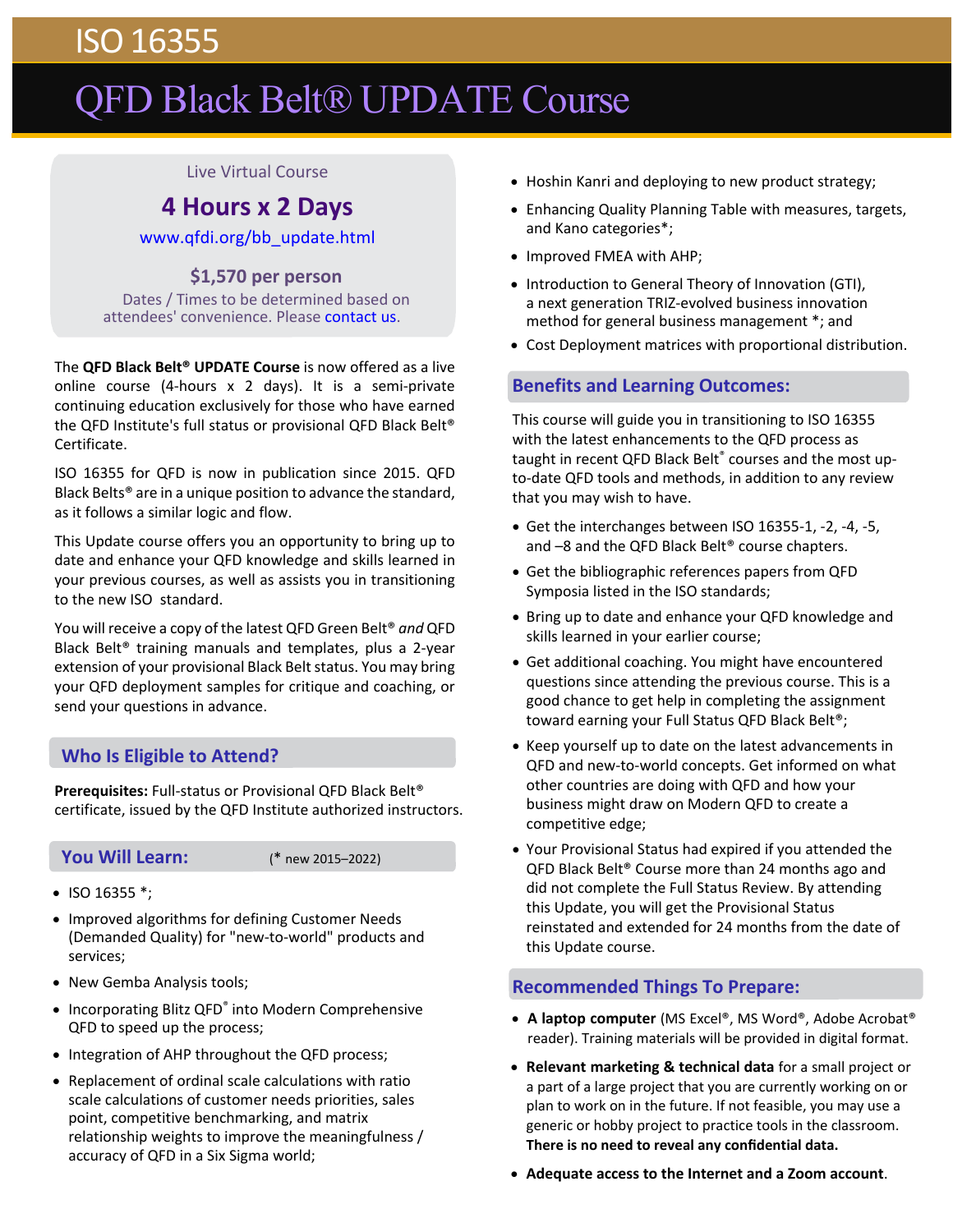# How to Register for a QFD Course



#### **Send the Registration Form.**

**Registration Form** is included in this document.

## **Send your Registration Form by email or fax.**

- [registration@qfdi.org](mailto:registration@qfdi.org)
- Fax +1 206‐203‐3575

### **Pay your registration fee.**

Within 24 hours, you will receive an Email Invoice (PDF) from us.

To pay by credit card or wire transfer, **use the link** ["View & Pay Invoice"] provided in the email invoice.

It will take you to a **secure online payment page**.

**Registration is confirmed**.

When the payment is processed, we will issue a Receipt (PDF) by email.

This confirms your registration. Thank you.

If you have questions, please contact us: [registration@qfdi.org](mailto:registration@qfdi.org) 

PS: You will also receive a separate PDF file that explains how to prepare data for this course.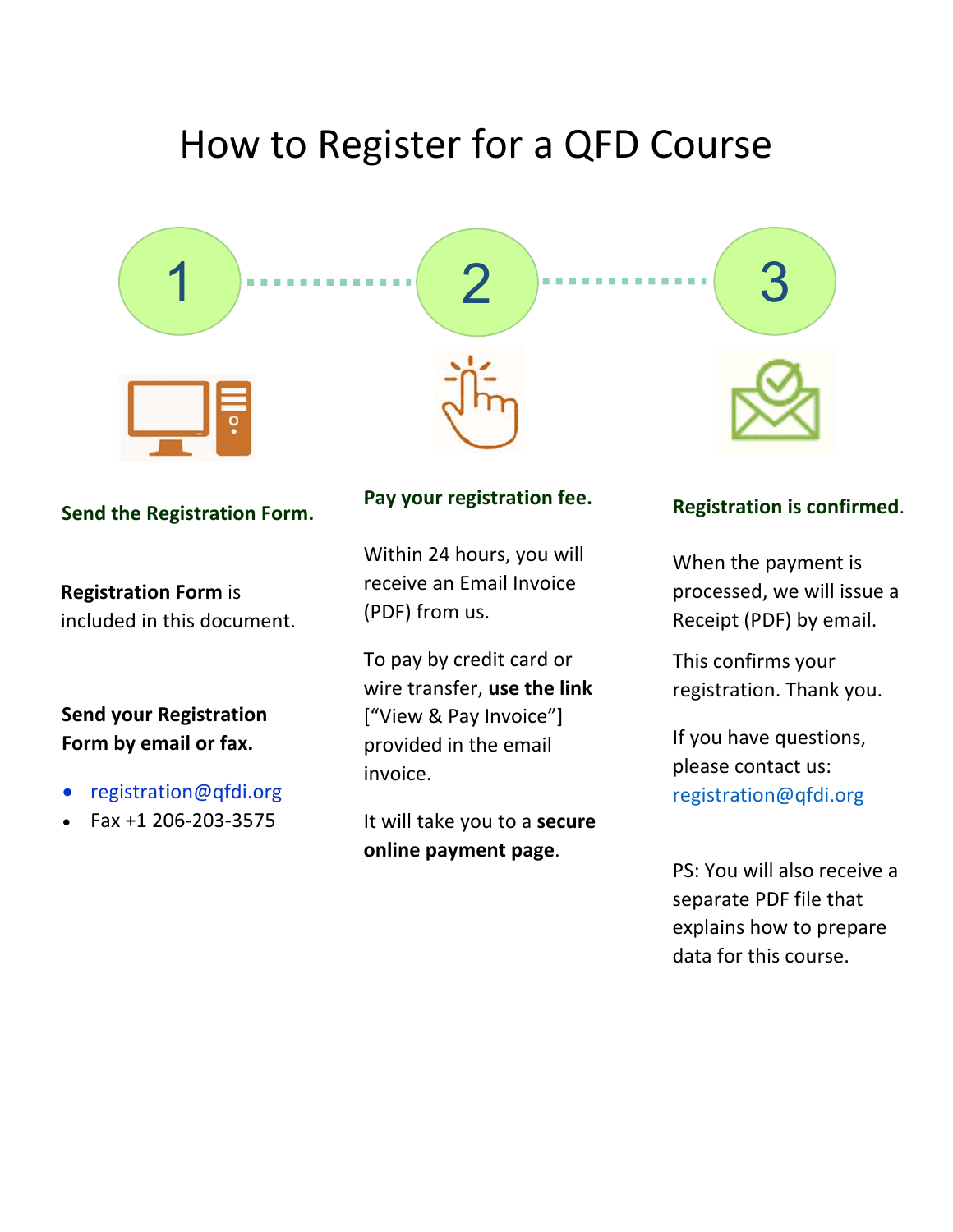## QFD Black Belt® UPDATE Course **Registration Form**

Please complete this form, save it, then send to:

[registration@qfdi.org](mailto:registration@qfdi.org) FAX +1 206-203-3575

| Attendee Name (This name will be printed on your certificate)                            |
|------------------------------------------------------------------------------------------|
|                                                                                          |
| <b>Job Title</b>                                                                         |
|                                                                                          |
| Organization                                                                             |
|                                                                                          |
| Industry                                                                                 |
|                                                                                          |
| Complete Address to be printed on your Invoice                                           |
|                                                                                          |
|                                                                                          |
| <b>Registration for:</b>                                                                 |
| ☑ QFD Black Belt <sup>®</sup> UPDATE Course: US\$1,570 per attendee.                     |
|                                                                                          |
| Payment Method: Please select one.                                                       |
|                                                                                          |
| Pay by Credit Card * (Visa, MasterCard, Amex, or Discover)                               |
| Pay by Check ** (US\$ drawn on US bank)                                                  |
| Pay by ACH Bank Transfer<br>* (US banks only)                                            |
|                                                                                          |
| Pay by Wire Transfer<br>*** (non-US banks only; see Terms & Conditions on the next page) |
|                                                                                          |
| Email Address (We will send your Invoice and Receipt to this email address)              |
|                                                                                          |
| <b>Telephone Number</b>                                                                  |
|                                                                                          |
|                                                                                          |